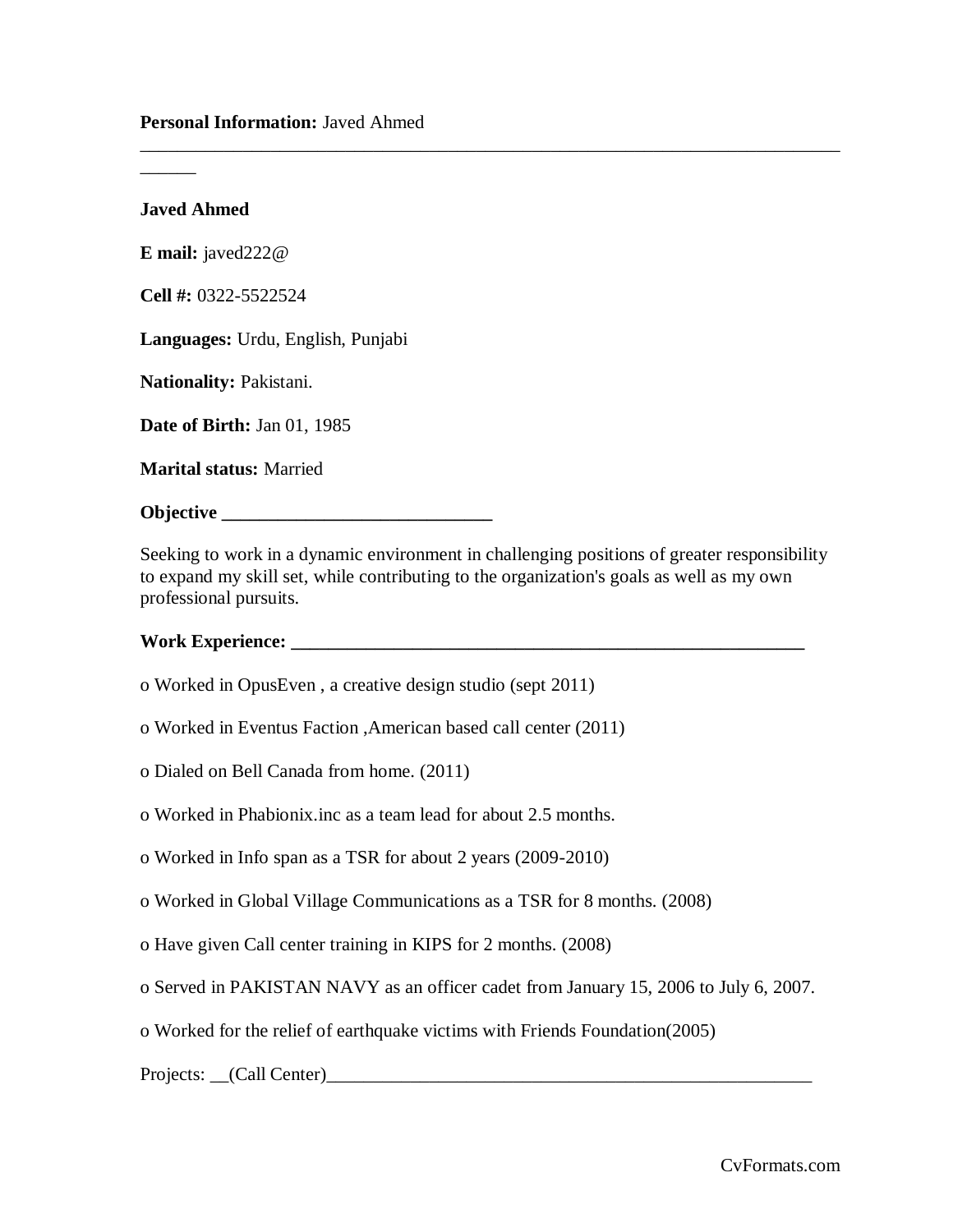I have experience of 3 years in call center industry.

1. ROGER'S TELECOMMUNICATIONS (2008) Roger's telecom in Canada offering free cell phones with connections. 2. ASTRON TELECOM (2008) Astron telecom in Australia offering Long distance service 3. UNION TELECOM (2008) Union telecom a long distance service for overseas calling 4. DIRECT SAVE TELECOM (2008) DST a landlines service in UK. 5. HYDRO POWER SAVER (2009) A device that reduces hydro bill in Canada 6. BELL CANADA (2009-2011) One of the largest cellular, internets, TV, home phone and VOIP provider in Canada 7. DATA MARKETING MANAGEMENT (2010) Providing assistance to people of States in regards to the debts on their credit cards and mortgages 8. SOLAR PANELS An American based project regarding solar panels 9. EONE ENERGY A UK based electric supply company

10. AMERITECH SECURITY

An American based project regarding home security, medical emergencies and fire break in.

### **Projects: \_\_(Computer and IT related)\_\_\_\_\_\_\_\_\_\_\_\_\_\_\_\_\_\_\_\_\_\_\_\_\_\_\_\_\_\_\_\_\_\_\_\_\_\_\_\_\_\_\_\_**

1. HOSPITAL MANAGEMENT SYSTEM. In MS Access. 2. HOSPITAL MANAGEMENT SYSTEM In Visual C#

### **Academic Information: \_\_\_\_\_\_\_\_\_\_\_\_\_\_\_\_\_\_\_\_\_\_\_\_\_\_\_\_\_\_\_\_\_\_\_\_\_\_\_\_\_\_\_\_\_\_\_\_\_\_\_**

 $1$  BS(CS) Bahria University Islamabad (2009 - Present) 2 F.Sc Punjab College of Information Technology Rawalpindi (2003 - 2005) 3 Matric Saint Paul's Cambridge School Rawalpindi (2001 - 2003)

### **CERTIFICATES:**

1. NTS 88.8 Percentile National testing service (2008)